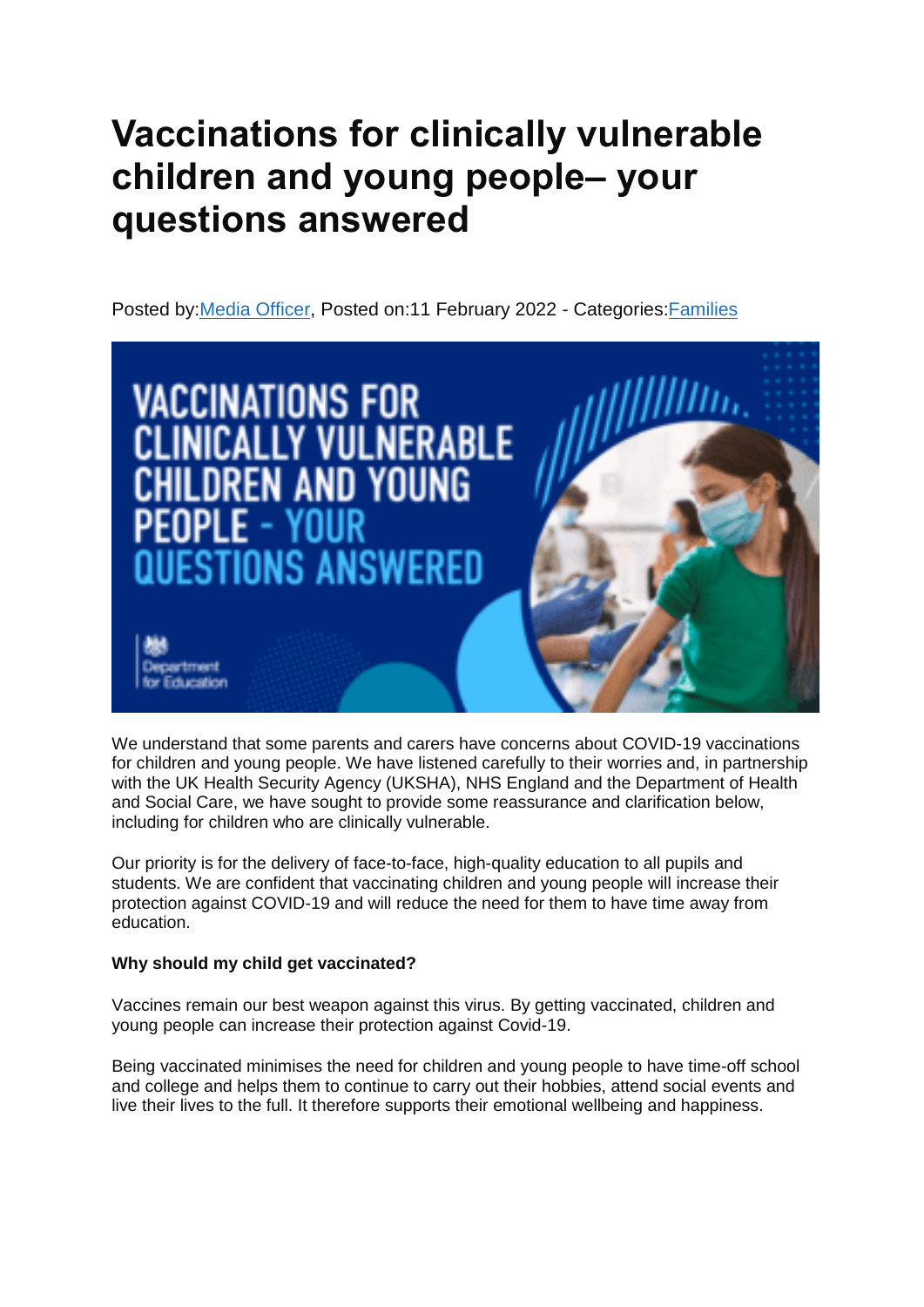While most children infected usually have mild symptoms from COVID-19 some may go on to develop more serious symptoms including 'long Covid'. Doctors are still learning about these long-term effects but we know that vaccination helps to protect against these risks.

#### **Which children and young people are eligible for vaccinations?**

All young people aged 12 and over are eligible for two doses of the coronavirus (COVID-19) vaccine.

Those aged 12 to 15 who are at higher clinical risk, or who live with someone who is immunosuppressed can also receive a booster dose. The first two doses should be eight weeks apart, followed by a booster from three months (91 days) after second dose.

From April 2022, a non-urgent offer of vaccination will be made available to all healthy 5-11s so parents can, if they want, take up the offer to increase protection against potential future waves of COVID-19 as we learn to live with this virus.

Since January 31 2022, children aged 5 to 11 years who are at higher clinical risk, or who live with someone who is immunosuppressed, have been eligible for two 10 microgram doses of the Pfizer vaccine 8 weeks apart. If your child is eligible your local NHS team will be in touch. For more information you can read the guide for parents here: [COVID-19](https://www.gov.uk/government/publications/covid-19-vaccination-resources-for-children-aged-5-to-11-years)  [vaccination guide for parents of children aged 5 to 11 years;](https://www.gov.uk/government/publications/covid-19-vaccination-resources-for-children-aged-5-to-11-years) and the recent announcement here [NHS expands COVID vaccinations to the most vulnerable 5 to 11 year olds.](https://www.england.nhs.uk/2022/01/nhs-expands-covid-vaccinations-to-the-most-vulnerable-5-to-11-year-olds/)

The description of higher clinical risk is set out in the [UK Health Security Agency \(UKHSA\)](https://www.gov.uk/government/publications/covid-19-the-green-book-chapter-14a)  [Green Book.](https://www.gov.uk/government/publications/covid-19-the-green-book-chapter-14a) This includes those with:

- severe neurodisabilities
- immunosuppression those whose immune systems don't work as well and also those who live with someone who is immunosuppressed
- profound and multiple or severe learning disabilities
- being on the learning disability register
- those living with Down's syndrome
- those living with long term serious conditions affecting your body.

If you are unsure, your GP (family doctor) or specialist should advise you about the COVID-19 vaccinations for your child. Some parents may receive a letter, or a phone call to invite them to make an appointment for their child to be vaccinated.

12 to 15 year olds who had a severely weakened immune system at the time of their first or second COVID-19 vaccination dose are advised by JCVI to receive a third primary vaccination dose as part of their primary course, and a subsequent booster (their fourth dose). The third primary dose should be offered at least 8 weeks following their second dose, unless the letter from your GP or hospital consultant says otherwise. The timing of the subsequent booster dose should be advised by your GP or hospital specialist (typically at least three months after the third primary dose). Further guidance on this is here: [Joint](https://www.gov.uk/government/publications/third-primary-covid-19-vaccine-dose-for-people-who-are-immunosuppressed-jcvi-advice/joint-committee-on-vaccination-and-immunisation-jcvi-advice-on-third-primary-dose-vaccination)  [Committee on Vaccination and Immunisation \(JCVI\) advice on third primary dose](https://www.gov.uk/government/publications/third-primary-covid-19-vaccine-dose-for-people-who-are-immunosuppressed-jcvi-advice/joint-committee-on-vaccination-and-immunisation-jcvi-advice-on-third-primary-dose-vaccination)  vaccination - [GOV.UK \(www.gov.uk\)](https://www.gov.uk/government/publications/third-primary-covid-19-vaccine-dose-for-people-who-are-immunosuppressed-jcvi-advice/joint-committee-on-vaccination-and-immunisation-jcvi-advice-on-third-primary-dose-vaccination)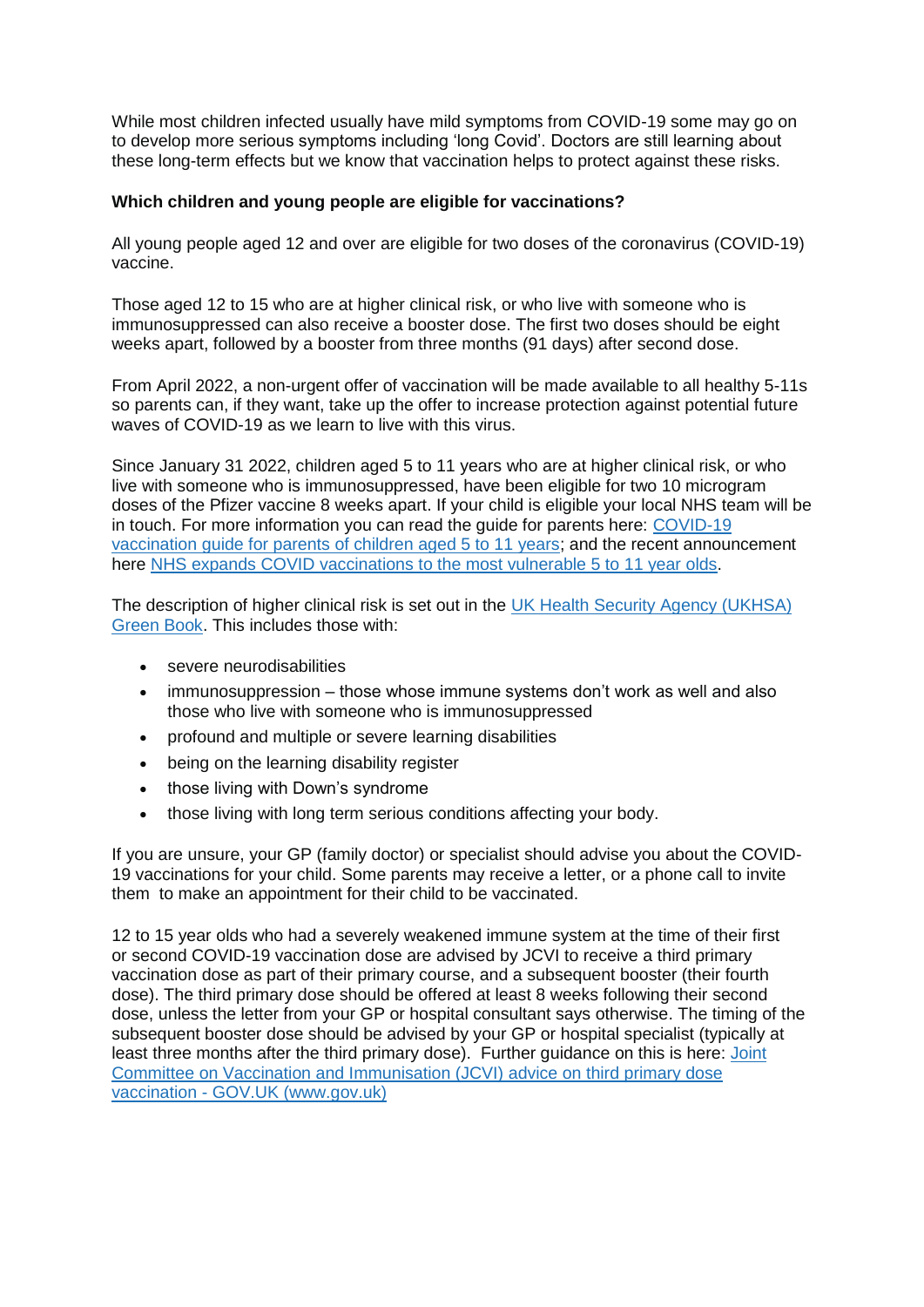| Age          | Eligibility                                                                                                                                                                                                                                                                                                                                                                                                                                                                                                                                                                                                                                                                                                                                                                                                                                                                                                                                                                                                     |
|--------------|-----------------------------------------------------------------------------------------------------------------------------------------------------------------------------------------------------------------------------------------------------------------------------------------------------------------------------------------------------------------------------------------------------------------------------------------------------------------------------------------------------------------------------------------------------------------------------------------------------------------------------------------------------------------------------------------------------------------------------------------------------------------------------------------------------------------------------------------------------------------------------------------------------------------------------------------------------------------------------------------------------------------|
| 5-<br>11     | 2 primary doses to those at higher clinical risk, or who live with<br>someone who is immunosuppressed.<br>For info:<br>$\bullet$<br>Children aged 5 to 11, who are in a clinical risk group or who<br>are a household contact of someone (of any age) who is<br>immunosuppressed, should be offered a primary course of<br>COVID-19 vaccination.<br>Primary course vaccination for these children should be with<br>two 10-microgram doses of the Pfizer-BioNTech COVID-19<br>vaccine, with an interval of 8 weeks between the first and<br>second doses.<br>A non-urgent offer of two vaccine doses will be made available to all<br>children aged five to eleven who are not at clinical risk from April 2022.                                                                                                                                                                                                                                                                                                |
| $12 -$<br>15 | All eligible for 2 primary doses.<br>$\bullet$<br>Those aged 12-15 in a clinical risk group or who are household<br>contacts of the immunosuppressed will have a dose interval of at least<br>8 weeks between the first and second doses.<br>A booster dose is also offered to those in a clinical risk group, or who<br>$\bullet$<br>live with someone who is. This should be at least 12 weeks after the<br>second primary dose.<br>Those aged 12-15 who are not in a clinical risk group will have a dose<br>$\bullet$<br>interval of at least 12 weeks between the first and second doses.<br>A third primary dose and booster dose may be offered to those<br>$\bullet$<br>deemed severely immunosuppressed at the time of their first or<br>second primary dose.<br>The JCVI advised on 21 February 2022 that a spring booster (a<br>$\bullet$<br>second booster) should be offered, around six months after the last<br>vaccine dose, to individuals aged 12 years and over who are<br>immunosuppressed. |
| 16-<br>17    | All eligible for 2 primary doses and a booster.<br>$\bullet$<br>Those aged 16-17 in a clinical risk group or who are household<br>$\bullet$<br>contacts of the immunosuppressed will have a dose interval of at least<br>8 weeks between the first and second doses.<br>Those aged 16-17 who are not in a clinical risk group will have a dose<br>$\bullet$<br>interval of at least 12 weeks between the first and second doses.<br>A third primary dose may also be offered to those deemed severely<br>$\bullet$                                                                                                                                                                                                                                                                                                                                                                                                                                                                                              |

**The table below sets out eligibility for children and young people:**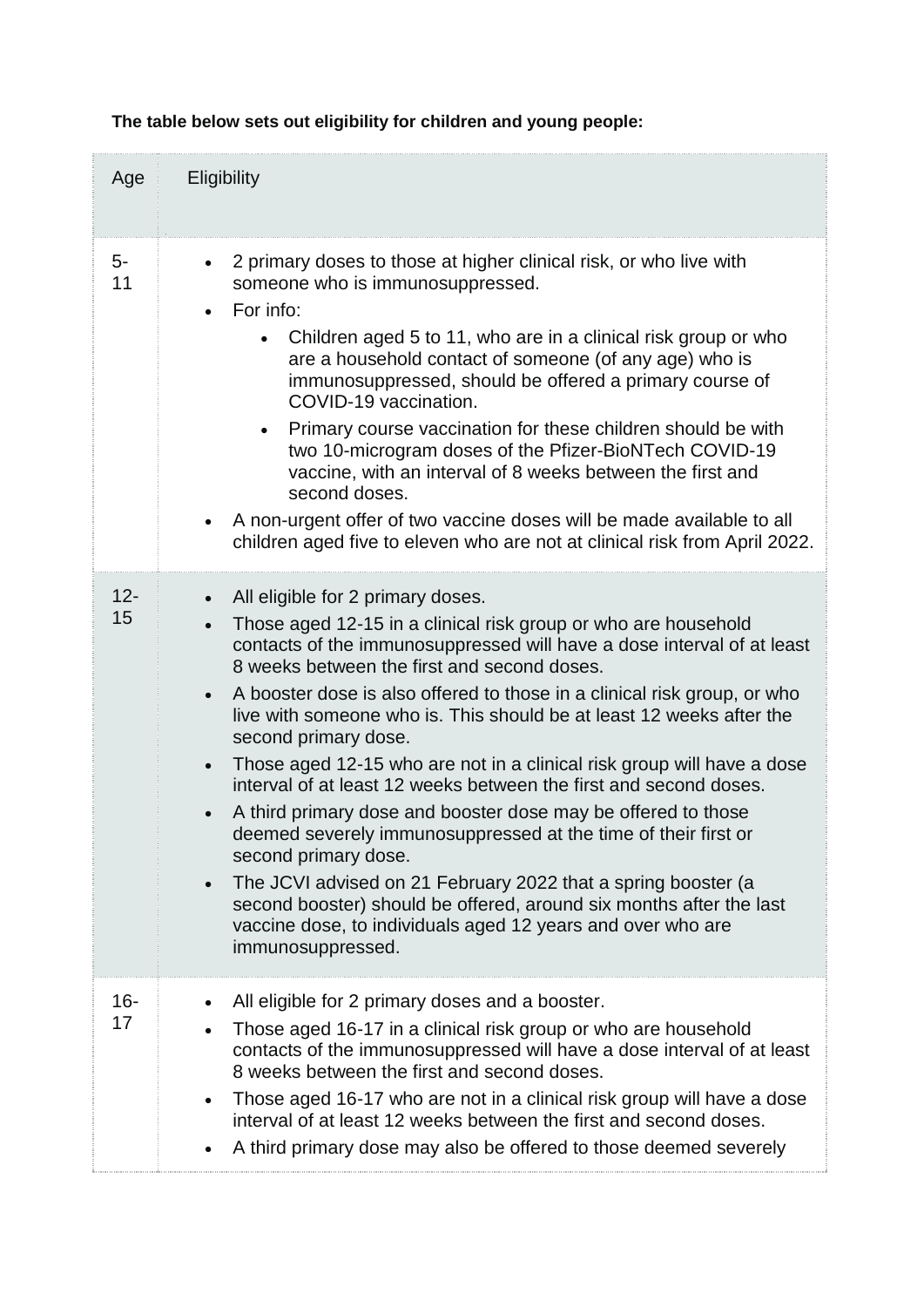| immunosuppressed at the time of their first or second primary dose.<br>• A booster dose is also offered to those aged 16-17. This should be at<br>least 12 weeks after the second primary dose (or third primary dose as<br>applicable).<br>• The JCVI advised on 21 February 2022 that a spring booster (a<br>second booster) should be offered, around six months after the last<br>vaccine dose, to individuals aged 12 years and over who are<br>immunosuppressed. |  |
|------------------------------------------------------------------------------------------------------------------------------------------------------------------------------------------------------------------------------------------------------------------------------------------------------------------------------------------------------------------------------------------------------------------------------------------------------------------------|--|
|------------------------------------------------------------------------------------------------------------------------------------------------------------------------------------------------------------------------------------------------------------------------------------------------------------------------------------------------------------------------------------------------------------------------------------------------------------------------|--|

#### **How can my child get a vaccine?**

Getting a vaccine is free and takes just a few minutes. 12 to 15-year-olds can get their first or second dose of the vaccine in school when their local NHS vaccination team visit, or outside of school if they prefer.

Eligible 12 to 17 year olds can book an appointment through the [National Booking](https://digital.nhs.uk/coronavirus/vaccinations/national-booking-service)  [Service](https://digital.nhs.uk/coronavirus/vaccinations/national-booking-service) **and there are hundreds** of convenient sites across the country, including community pharmacies, GPs and large vaccination centres. Walk-in centres are also available.

Children aged 5 to 11 years who are at higher clinical risk, or who live with someone who is immunosuppressed, will be contacted by their local NHS team to be offered a first dose of the vaccine. They will be eligible for a second dose eight weeks after their first. All of these eligible children aged five to eleven will be offered two 10 microgram doses of the paediatric Pfizer COVID-19 vaccine, with at least eight weeks between doses.

From April 2022, a non-urgent offer of COVID-19 vaccination will be made available to all children aged five to eleven who are not at clinical risk, using the paediatric Pfizer COVID-19 vaccination with at least twelve weeks between doses.

NHS leaflets provide more information for parents and young people on the vaccine, including how it works and what to expect after COVID-19 vaccination:

- [children aged 5 to 11 years;](https://www.gov.uk/government/publications/covid-19-vaccination-resources-for-children-aged-5-to-11-years) information for parents of eligible at risk children and those who are household contacts of the immunosuppressed and who are aged five to eleven on COVID-19 vaccination.
- [children and young people aged 12 to 17;](https://www.gov.uk/government/publications/covid-19-vaccination-resources-for-children-and-young-people) information for children and young people aged 12 to 17 years on COVID-19 vaccination.
- [COVID-19 Vaccination programme for children and young people –](https://assets.publishing.service.gov.uk/government/uploads/system/uploads/attachment_data/file/1042559/UKHSA-12222-COVID-19-parent-leaflet-v3.pdf) guidance for [parents](https://assets.publishing.service.gov.uk/government/uploads/system/uploads/attachment_data/file/1042559/UKHSA-12222-COVID-19-parent-leaflet-v3.pdf)

It is not too late for a first vaccine, so we urge all who have not yet come forward to do so – to get the best protection for themselves, for their families and their communities.

#### **Where do children's vaccinations happen?**

12-to-15 year olds' first and second COVID-19 vaccinations continue in schools. Additionally, they can also get their first or second dose of the vaccine outside of school if they prefer, making it even easier for them to get protected.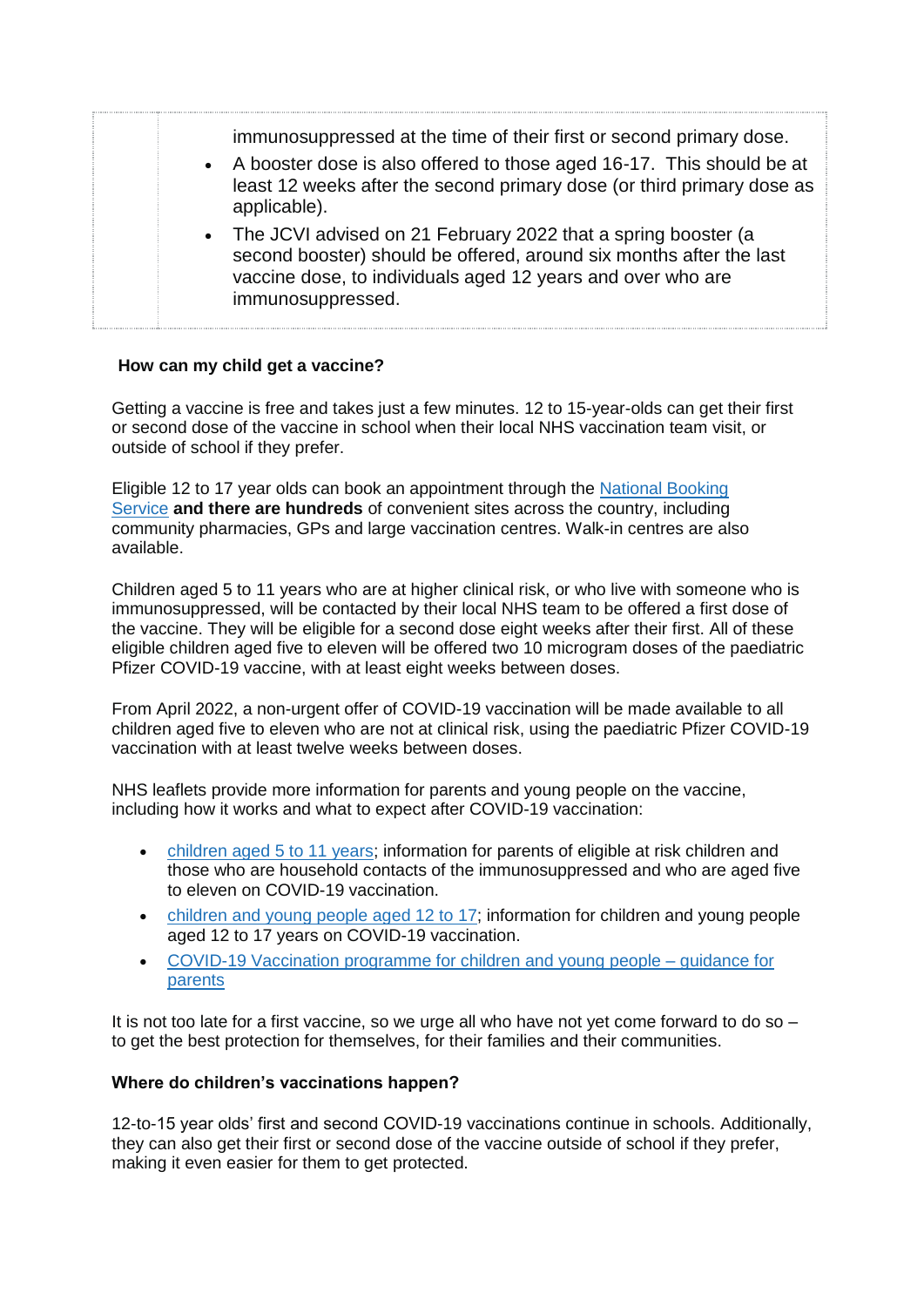These can be booked thorough the [National Booking Service,](https://digital.nhs.uk/coronavirus/vaccinations/national-booking-service) or by calling 119. The National Booking Service includes hundreds of convenient, established sites across the country such as community pharmacies, GPs and large vaccination centres.

Children and young people can also get vaccinated at some of the many convenient local [walk-in vaccination sites](https://www.nhs.uk/conditions/coronavirus-covid-19/coronavirus-vaccination/find-a-walk-in-coronavirus-covid-19-vaccination-site/) which do not require an appointment or an NHS number. However, not every vaccination site is currently available for 12- to-15 year olds. More sites will become available over time so please check the walk-in website regularly before attending.

#### **For 12-15 year olds who are at higher clinical risk**

12-to-15 year olds who are at higher clinical risk can get a second dose 8 weeks after a first dose. To arrange this, parents should contact their GP surgery or consultant to obtain a letter which confirms their child's eligibility, which they can take to a [walk-in vaccination](https://www.nhs.uk/conditions/coronavirus-covid-19/coronavirus-vaccination/find-a-walk-in-coronavirus-covid-19-vaccination-site/)  [site](https://www.nhs.uk/conditions/coronavirus-covid-19/coronavirus-vaccination/find-a-walk-in-coronavirus-covid-19-vaccination-site/) offering vaccinations to this age group.

Many local clinical commissioning groups (CCGs) and local authorities (LAs) publish information on walk-in and pop-up vaccination sites availability, including special quiet sessions or sessions for those who have learning disabilities, or where reasonable adjustments need to be made.

The NHS encourages parents, or those with parental responsibilities, to attend out-of-school vaccination appointments with their child as, unlike vaccinations in schools, consent is collected on the day so this is the best way to make sure they can be vaccinated by going through questions together on site.

#### **What about for children who are immunosuppressed?**

12 to 15 year old children who are severely immunosuppressed usually will be contacted by their GP or hospital specialist to receive their third primary and subsequent booster vaccination.

The GP or hospital specialist can alternatively issue a referral letter which the young person and their parent/ guardian can take to a local vaccination walk-in site which offers vaccinations to 12-15 year olds to receive their third primary or booster vaccination. The referral letter provides evidence of their eligibility, and for their booster information about its appropriate timing following the third dose.

Severely immunosuppressed people who haven't received an invitation for their third dose or booster vaccination, or a referral letter, may wish to speak to their doctor or consultant and arrange a vaccine with them or request a referral letter to take to another vaccination site.

Severely immunosuppressed 12 to 15 year olds may also get their third dose at a walk-in site when they present evidence about their condition or medication that will allow on-site clinicians to make an assessment of their eligibility. Evidence may include recent hospital letters that describe the condition or treatment that caused the child to have a severely weakened immune system at the time of the first or second dose, or a prescription or medicine box with their name and date when the medicine was prescribed. Sites who are offering this service will have indicated 'third dose availability' under their profile on the walkin vaccination site finder and must also have indicated availability for this age group.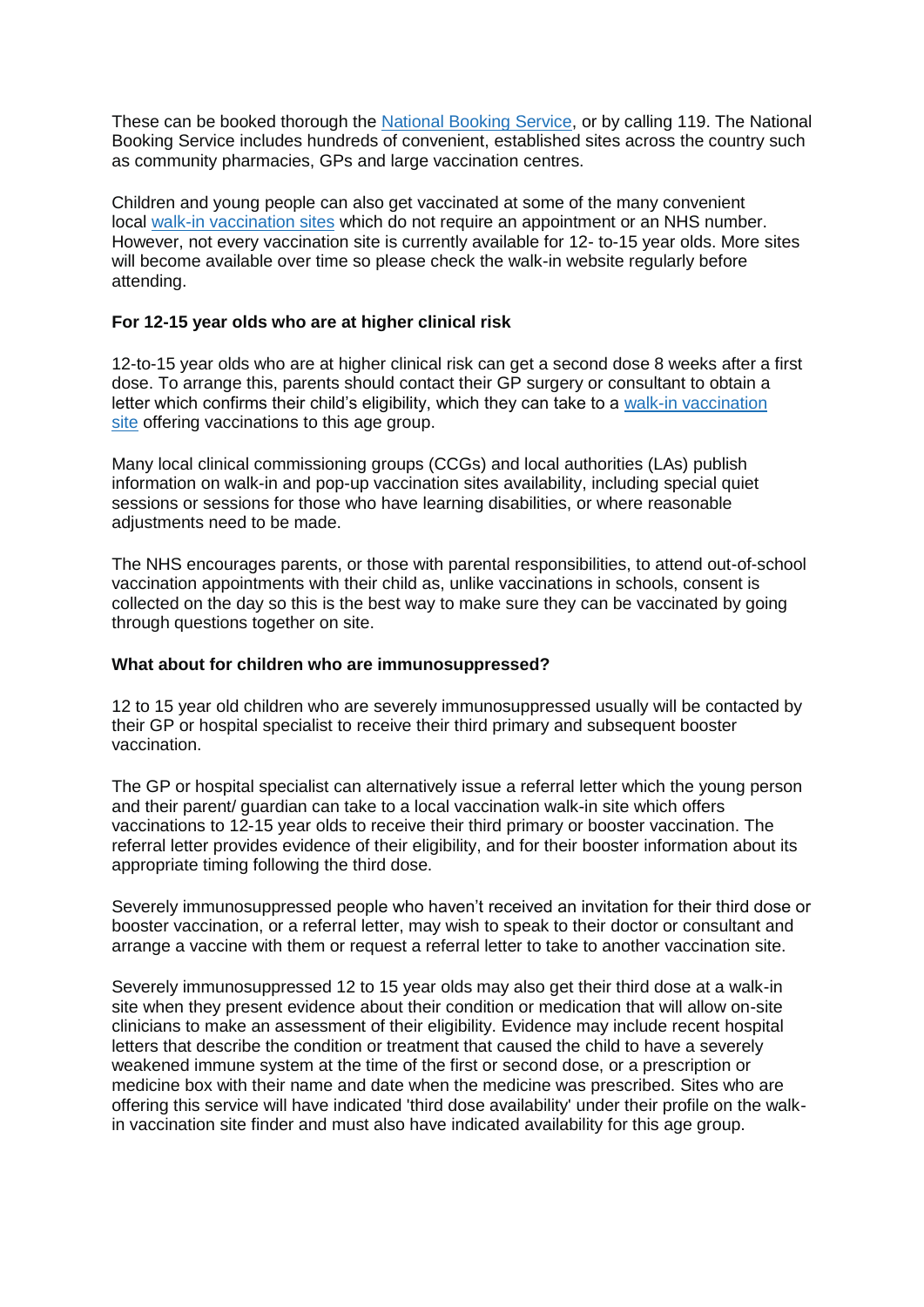#### **Is the vaccine safe? My child takes other medication and I am worried about how their current medication will interact with the vaccine.**

Yes. Serious allergic reactions to vaccination are very rare but tend to happen within a few minutes of the injection. Vaccination teams are trained to spot and manage allergic reactions and all children with allergies will be observed for 15 minutes. This includes school vaccination teams.

If you have concerns your GP (family doctor) should be able to check if your child should get the COVID-19 vaccine.

If you have further questions about potential vaccine side-effects, please refer to the guidance: [A guide for parents of children aged 5 to 11 years of age at high risk -](https://www.gov.uk/government/publications/covid-19-vaccination-resources-for-children-aged-5-to-11-years/a-guide-for-parents-of-children-aged-5-to-11-years-of-age-at-high-risk) GOV.UK [\(www.gov.uk\)](https://www.gov.uk/government/publications/covid-19-vaccination-resources-for-children-aged-5-to-11-years/a-guide-for-parents-of-children-aged-5-to-11-years-of-age-at-high-risk)

#### **Why is Moderna not being offered to under 18s in the UK?**

- The medicines regulator, the Medicines and Healthcare products Regulatory Agency (MHRA) has authorised Pfizer/BioNTech vaccine for children and younger people aged five- to 17-year-olds and the Moderna vaccine for 12-17 year olds. This followed rigorous reviews of the safety, quality and effectiveness of the vaccines for these age groups.
- The current advice from JCVI is that Pfizer is the preferred COVID-19 vaccine for those aged under 18, due to a lower reported rate of myocarditis, compared to Moderna.
- JCVI has seen fuller safety data for Pfizer vaccinations for this age group at this point in time. Pfizer therefore remains the preferred vaccine.
- This follows a stringent and rigorous review of the safety, quality, and effectiveness of the vaccine in this age group by the MHRA and the Government's expert independent advisory body, the Commission on Human Medicines (CHM).

#### **Children and young people 12+**

- Following a rigorous review of the safety, quality and effectiveness of the vaccines in this age group the medicines regulator, the Medicines and Healthcare products Regulatory Agency (MHRA), has confirmed the vaccine is safe and effective for 12 to-17 year olds.
- The UK has benefited from having data from the US, Canada and Israel, which have already offered vaccines universally to young people aged 12 to 15 years. These NHS videos explain this in more detail:
- <https://twitter.com/DHSCgovuk/status/1434441175281274890>
- <https://twitter.com/DHSCgovuk/status/1405246298320637960>
- To see guidance for parents on the vaccinations programme for children and young people aged 12 and over issued by the UK Health Security Agency (UKHSA) and the NHS, please click [here.](https://assets.publishing.service.gov.uk/government/uploads/system/uploads/attachment_data/file/1042559/UKHSA-12222-COVID-19-parent-leaflet-v3.pdf)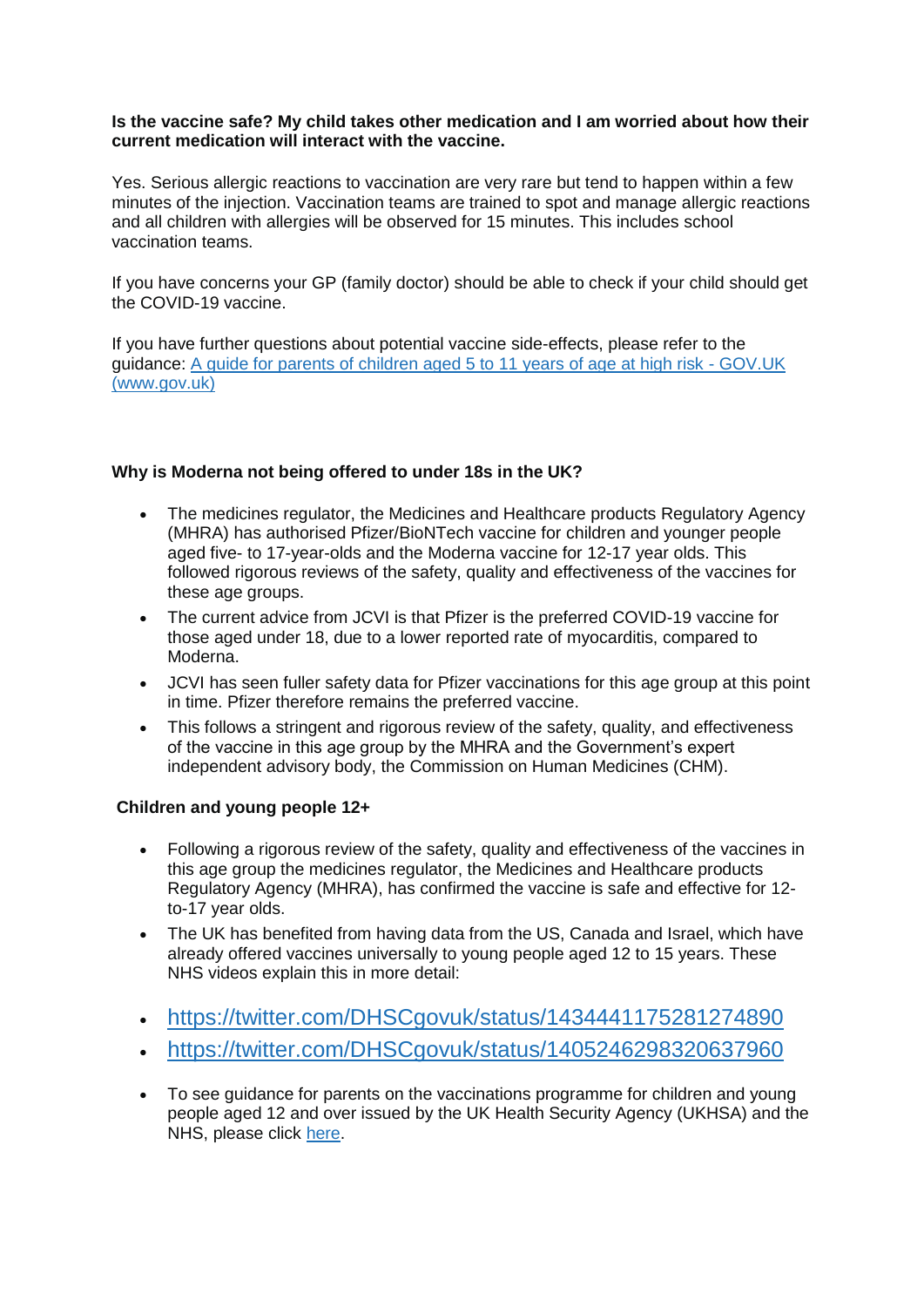## **Which vaccination will be offered to children aged five to eleven?**

- They will be offered 2 x 10-microgram doses of the Pfizer COVID-19 paediatric vaccine, which is a third of the strength of the adult dose.
- Following the decision to vaccinate at risk children aged five to eleven, the Medicines and Healthcare products Regulatory Agency (MHRA) liaised closely with other international regulators and public health bodies and carefully considered global data on use in children aged five to eleven. It found that an overwhelming majority of side effects related to mild symptoms.

## **How are you encouraging COVID-19 vaccine uptake in at-risk children aged five to eleven?**

- National invitation letters have been sent to those with parental responsibility for eligible children and young people (w/c 31 January 2022)
- We asked practices to, with immediate effect, run local searches to identify eligible children, and the vast majority have now been invited to book an appointment by their practice/CCG
- In addition, we asked practices to write to their immunosuppressed patients advising them that any household contacts aged five to eleven should also be contacted
- Where practices were not participating in the vaccination of this cohort, we asked them to provide lists to their local partners
- We have Single Points of Contact in place in each ICS/STP to help resolve any issues in booking an appointment
- A detailed action plan is in place to help increase uptake including
	- Further comms and engagement work including with paediatricians/hospital teams
	- Further workforce support
	- On-going monitoring of uptake by local systems so that support can be put in place

#### **I worry that there is not enough long-term data about the vaccine and its effects. What reassurance can you give me?**

Contracting COVID-19 presents a risk to a small proportion of children and young people, in particular those with underlying conditions. The burden of long-term effects from COVID-19 in children remain under investigation.

Having the vaccine makes your child less likely to catch and get very ill from COVID-19.

All vaccines have had 3 stages of clinical trials and were tested on tens of thousands of people around the world. The trial phases were run in parallel, speeding up the overall time of vaccine production, but not the critical research time. Since December 2020 the Pfizer vaccine has been given to millions of people in the UK and has an excellent safety record.